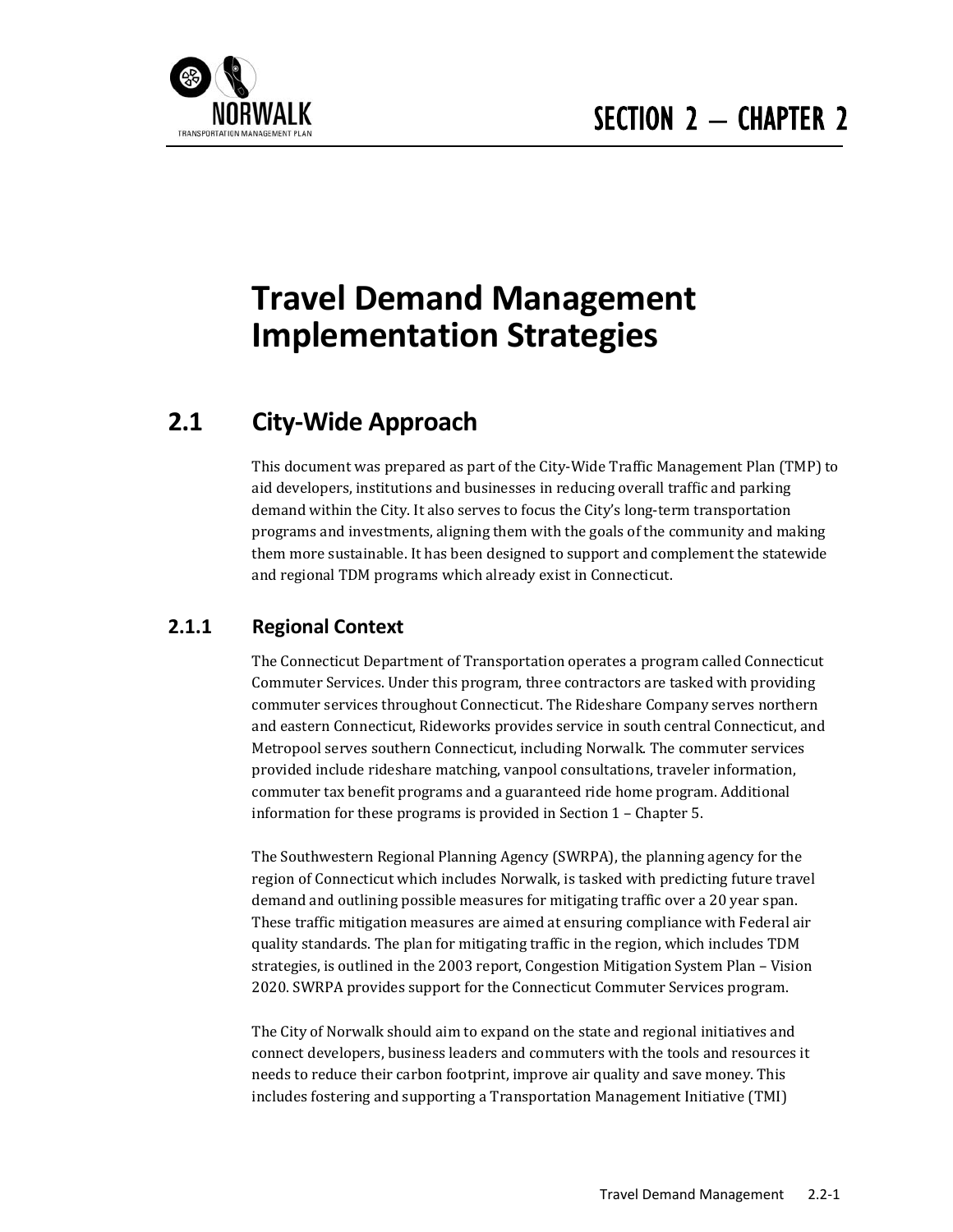comprised of local businesses. A TMI is a collaborative, business-led and City-supported effort to address traffic congestion and ease parking demand by reducing the number of vehicle trips into the City of Norwalk.

# **2.1.2 Significant Corridors**

The City should incorporate TDM strategies into significant corridor projects within the City. Infrastructure which supports the use of alternative modes, such as roundabouts, sidewalks, bike lanes, median islands, bus shelters, accessible ramps, crosswalks, and pedestrian push buttons and signal phases at intersections should be provided as an integral part of every City-funded project.

# **2.1.3 Significant Development Projects**

Designing a site with TDM in mind can be profitable for developers trying to get the maximum return on their investments. Parking is expensive and can inhibit placement of more revenue generating uses on a site. Structured parking can reduce site coverage but is often cost prohibitive. A better solution is often to reduce the number of trips to and from the site, reducing the demand for parking.

The City should encourage TDM-friendly design in new development applications as such enhancements, in addition to their trip reduction benefits, can be a major selling point for attracting and retaining businesses. On-site services such as restaurants, gyms, childcare, banking and postal services, as well as bicycle and pedestrian facilities can make the public areas of the site more vibrant and inviting while reducing trips off-site. Revenue generated from these amenities stays on your property rather than a site down the street that has attracted your tenants. Ease of access to the site by transit can be a selling point for potential tenants as it gives them a larger labor market to draw from when recruiting employees. The Merritt 7 Corporate Park, located on East Avenue in Norwalk, was designed to provide tenants and their employees with many transportation options. As a result, the development has thrived even amid a major economic downturn. To learn more about Merritt 7's successes with TDM, see the case study in Section 1 Chapter 5.

# **2.2 Creating a TDM Plan**

A goal of the City of Norwalk is to lay a framework for sustainable transportation practices and to assist stakeholders in incorporating TDM tools and services into their overall transportation strategies. It is not the City's intent to regulate but to provide the tools and support necessary for commuters, businesses, institutions and developers to make TDM benefit their organization. The basic steps in creating a TDM plan are illustrated in the chart below: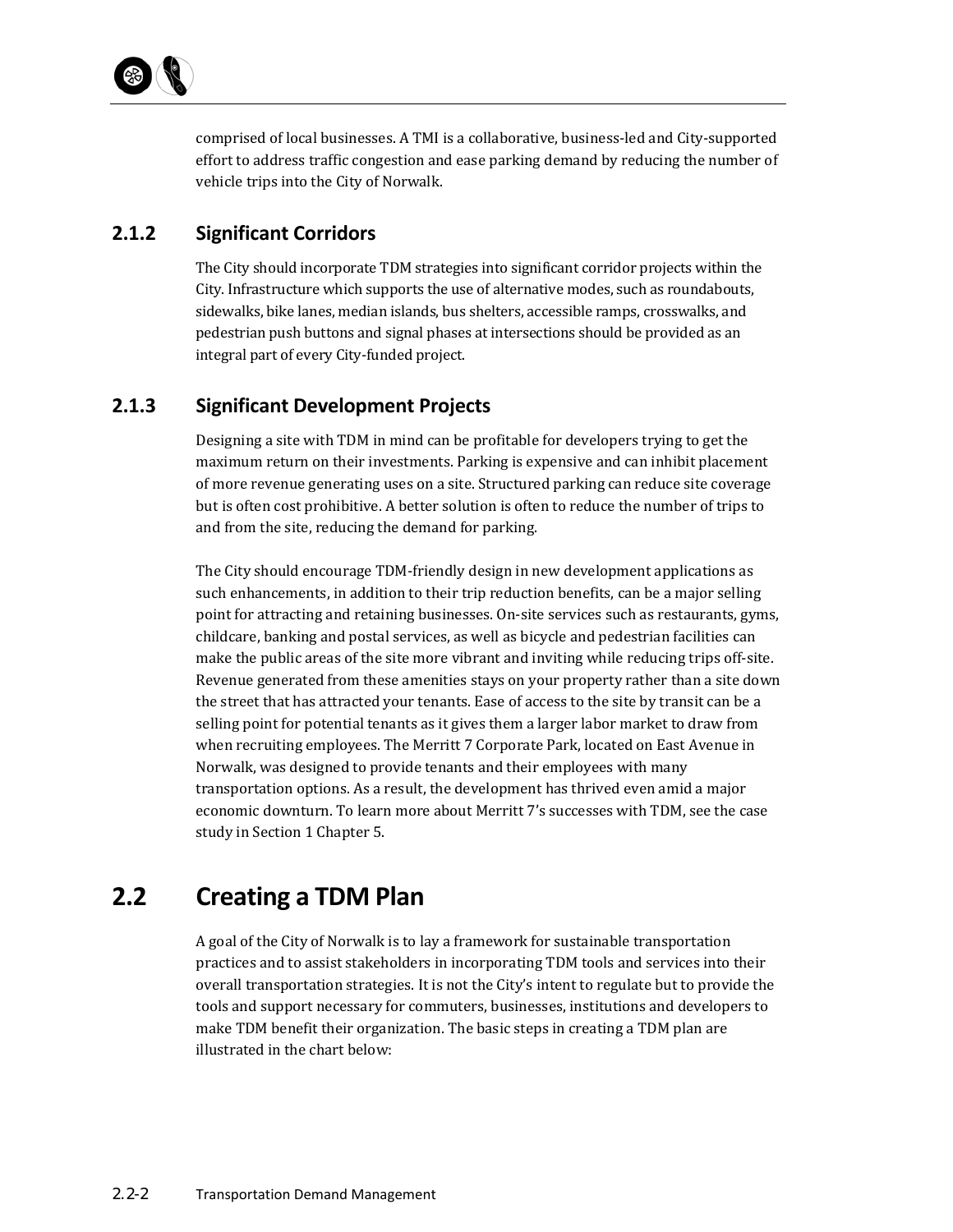

Several example forms helpful in initiating a TDM program are provided in the Section 2 Appendix. These include a site inventory worksheet, sample employee survey forms, a sample tenant survey, and a sample TDM program budget worksheet.

### **2.2.1 Overview of Strategies**

Exhibit 5-1 includes a brief overview of some of the TDM strategies that can be used to create a TDM plan for existing and proposed development sites. The TDM toolbox is made up of tools, such as transit, vanpool, telecommute programs and alternative work schedules, as well as support services like education, incentives, and commuter tax benefits. A more in-depth discussion of each tool is provided in Section 1, Chapter 5 of this document.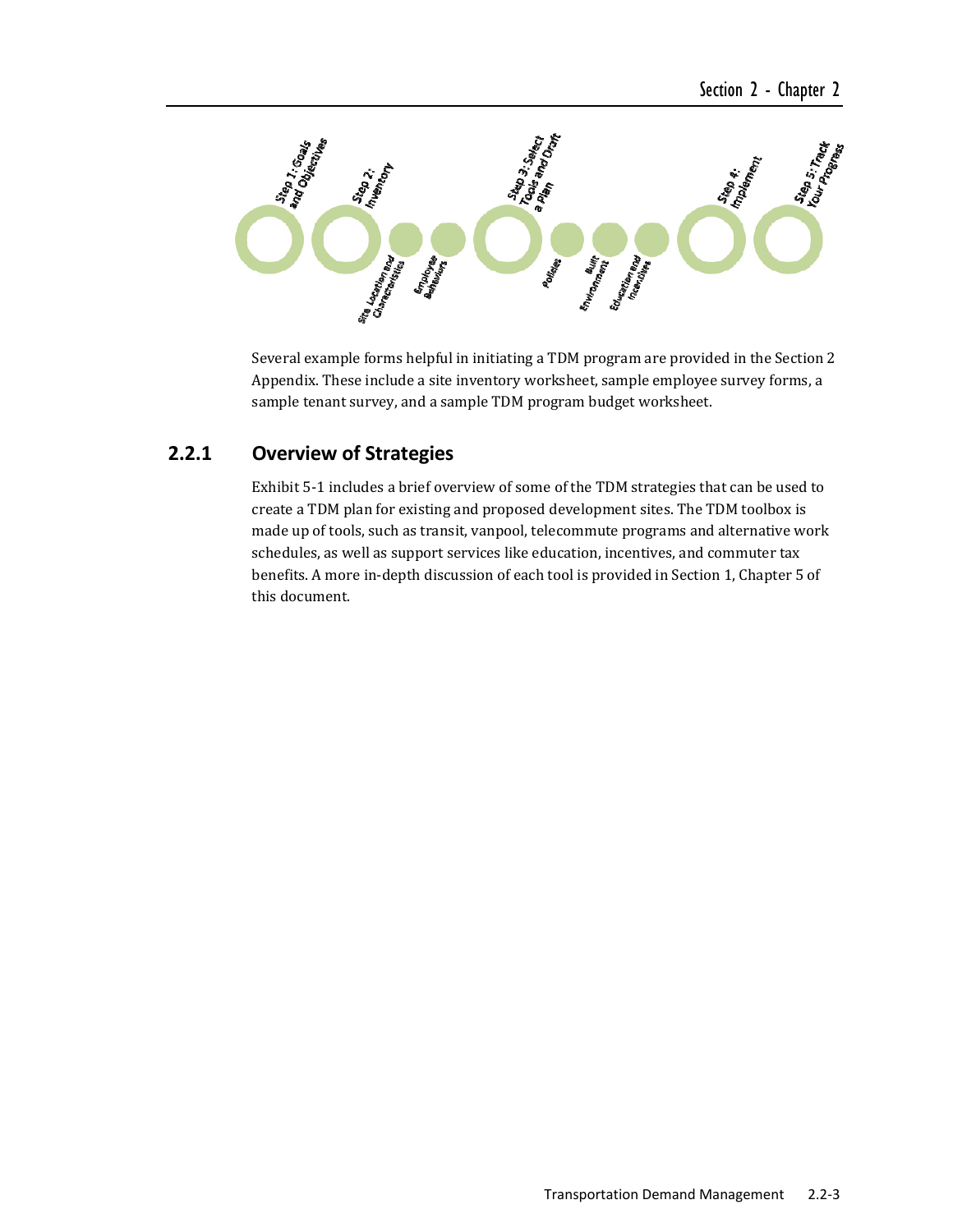| Tool                                                | Description                                                                                                                                                                                                                                                                                                                                               |  |  |  |
|-----------------------------------------------------|-----------------------------------------------------------------------------------------------------------------------------------------------------------------------------------------------------------------------------------------------------------------------------------------------------------------------------------------------------------|--|--|--|
| <b>Pedestrian Facilities</b>                        | Sidewalks between activity centers, pedestrian-friendly site layout.                                                                                                                                                                                                                                                                                      |  |  |  |
| <b>Bicycle Facilities</b>                           | Shower and locker facilities, bicycle parking, bike paths                                                                                                                                                                                                                                                                                                 |  |  |  |
| <b>Employee Transportation</b><br>Coordinator (ETC) | An employee, typically in HR or Administration, who provides education<br>and administers employee transportation benefits.                                                                                                                                                                                                                               |  |  |  |
| Rideshare Matching                                  | A service that identifies people living within the same area who work at<br>the same location, or those who live near a park and ride lot or child<br>care facility who work near each other.                                                                                                                                                             |  |  |  |
| Vanpool Subsidies                                   | Vans, whether employee-sponsored, owner-operated, or third-party<br>operated, transport people living within the same area who work near<br>each other.                                                                                                                                                                                                   |  |  |  |
| Telecommute Programs                                | Allowing employees to work from home or another off-site location part-<br>time or full-time.                                                                                                                                                                                                                                                             |  |  |  |
| <b>Alternative Work</b><br>Schedules                | Allow companies to reduce congestion and minimize operating costs<br>while offering employees more flexibility.                                                                                                                                                                                                                                           |  |  |  |
| Incentives                                          | Encourage employees to start or continue alternative commuting<br>behaviors. Incentives can be financial or involve recognition, prizes, or<br>time off.                                                                                                                                                                                                  |  |  |  |
| <b>Commuter Tax Benefit</b>                         | The federal tax code includes several financial incentives from<br>employers and employees to promote alternative modes of<br>transportation. For all of these options the employer must participate in<br>the tax program before employees are allowed to participate.                                                                                   |  |  |  |
| <b>Guaranteed Ride Home</b>                         | Employees who use alternative modes to get to work often worry that<br>they will be stranded without a vehicle if an emergency should arise in<br>the middle of the day or if they have to work late. Providing a<br>guaranteed ride home program can give employees peace of mind in<br>their decision to bike to work, carpool, vanpool or use transit. |  |  |  |
| Managed Parking                                     | Space for parking is often limited, and even when creating new spaces<br>is possible it comes at a premium. Managing parking can limit the<br>demand and encourage the use of alternative modes of transportation.                                                                                                                                        |  |  |  |

#### **Exhibit 2‐1 TDM Strategy Toolbox**

To assist organizations in honing in on the most appropriate trip reduction strategies to meet their specific goals, a quick implementation matrix is provided below in Exhibit 2-2. Further information on each of these strategies is provided in Section 1, Chapter 5 of the TMP.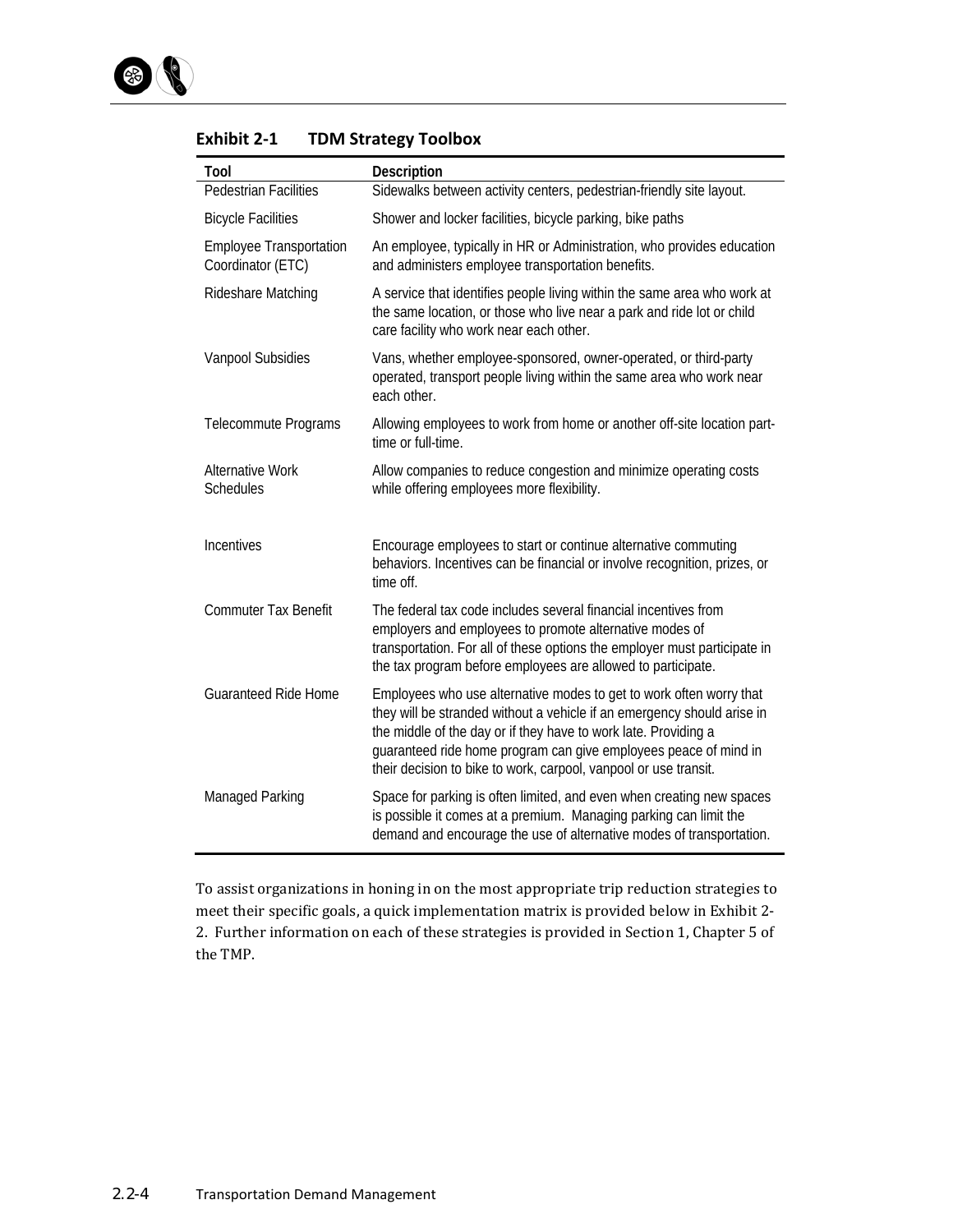| <b>Strategy</b>                 | Effectiveness <sup>1</sup> | Cost <sup>2</sup> | Who <sup>3</sup> | <b>Report Section/</b><br><b>Local Resource</b>                  |
|---------------------------------|----------------------------|-------------------|------------------|------------------------------------------------------------------|
| <b>Facilities</b>               |                            |                   |                  |                                                                  |
| <b>Pedestrian Facilities</b>    | $\overline{4}$             | \$                | D                | Section 1-Chapter 5.2.1                                          |
| Bicycle Racks/Bike Lockers      | 3                          | \$                | D/E              | $1 - 5.2.2$                                                      |
| Showers and Lockers             | 3                          | \$\$              | $\mathbf{D}$     | $1 - 5.2.2$                                                      |
| <b>TDM-Friendly Design</b>      | 5                          | \$                | D                | $1 - 5.2.3$                                                      |
| <b>On-Site Amenities</b>        | 3                          | \$\$              | D                | $1 - 5.2.3$                                                      |
| <b>Alternative Work Options</b> |                            |                   |                  |                                                                  |
| Flextime                        | 3                          | X                 | E                | $1 - 5.2.4$                                                      |
| <b>Staggered Work Hours</b>     | 2                          | \$                | E                | $1 - 5.2.4$                                                      |
| <b>Compressed Work Week</b>     | 3                          | X                 | E                | $1 - 5.2.4$                                                      |
| Telecommute Program             | 3                          | \$                | $\mathbf E$      | $1 - 5.2.5$<br>Telecommute Connecticut!<br>www.telecommutect.com |

#### **Exhibit 2‐2 TDM Strategy Implementation Matrix**

Source: Ratings System adapted from GoBoulder Transportation Options Toolkit.

1 Effectiveness is rated on a scale of 1 to 10, with 10 being most effective.

2 Key:

 $X = No cost/cost savings/too variable to estimate$ 

\$ = Low cost (less than \$10 per year per employee) 

 $$ = Medium Cost ($10 - $30 per year per employee)$ 

\$\$\$ = High Cost (more than \$30 per year per employee)

 $3$  D= Developer,  $E =$  Employer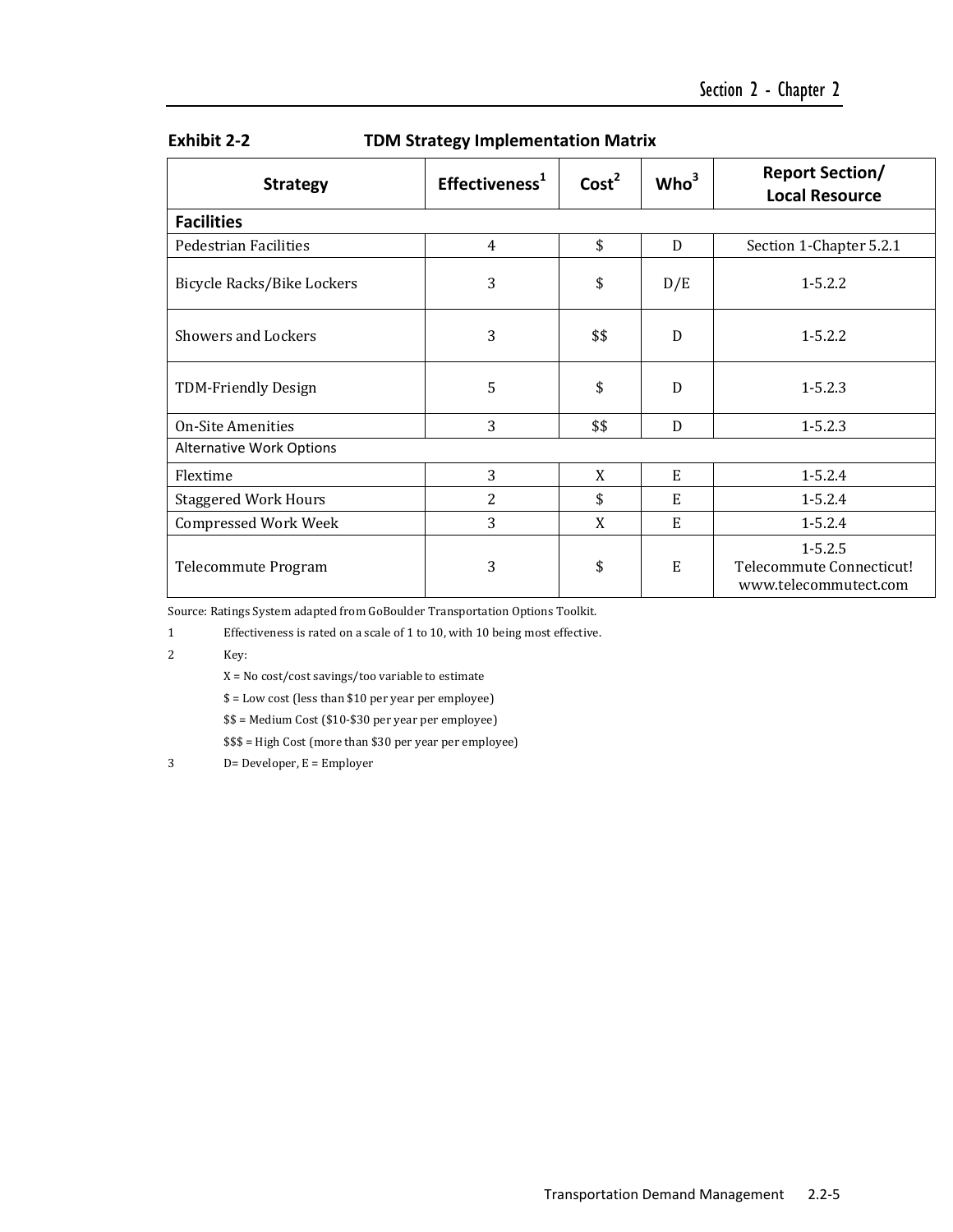

| <b>Incentives &amp; Support Services</b>      |                |                                 |             |                                                                                             |
|-----------------------------------------------|----------------|---------------------------------|-------------|---------------------------------------------------------------------------------------------|
| <b>Employee Transportation</b><br>Coordinator | 5              | \$\$\$                          | D/E         | $1 - 5.2.6$                                                                                 |
| <b>Rideshare Matching</b>                     | $\overline{2}$ | X                               | D/E         | $1 - 5.2.7$<br>MetroPool<br>www.metropool.com                                               |
| <b>Traveler Information</b>                   | $\overline{2}$ | \$                              | D/E         | $1 - 5.2.6$                                                                                 |
| <b>Traveler Information Center</b>            | 5              | \$\$\$                          | D           | $1 - 5.2.6$                                                                                 |
| Cash and/or Prizes                            | 4              | \$\$                            | D/E         | $1 - 5.2.8$                                                                                 |
| Special Events/Workplace<br>Challenges        | 3              | \$\$                            | D/E         | $1 - 5.2.6$                                                                                 |
| <b>Commuter Tax Benefit</b>                   | 5              | X                               | E           | $1 - 5.2.9$<br><b>Commuter Tax Benefit</b><br>www.commutertaxbenefit.org                    |
| <b>Bus or Train Passes</b>                    | $\overline{4}$ | \$\$                            | D/E         | $1 - 5.2.10$                                                                                |
| Vanpool Subsidies                             | 5              | \$\$                            | E           | $1 - 5.2.11$<br><b>Easy Street</b><br>www.easystreet.org<br>1-800-972-EASY                  |
| Vanpool Empty Seat Subsidy                    | 3              | \$                              | E           | $1 - 5.2.11$<br><b>Easy Street</b><br>www.easystreet.org<br>1-800-972-EASY                  |
| <b>Company Commuter Vehicles</b>              | 3              | \$\$\$                          | D/E         |                                                                                             |
| <b>Guaranteed Ride Home</b>                   | 3              | \$                              | D/E         | $1 - 5.2.12$<br><b>Connecticut Commuter</b><br>Services<br>www.ctrides.com<br>1-877-CTRIDES |
| <b>Parking Strategies</b>                     |                |                                 |             |                                                                                             |
| Preferential Parking                          | $\overline{4}$ | $\boldsymbol{\hat{\mathsf{S}}}$ | D/E         | $1 - 5.2.13$                                                                                |
| Parking Cash-Out                              | 10             | \$\$\$                          | D/E         | 1-5.2.13                                                                                    |
| <b>Parking Pricing</b>                        | 10             | \$                              | $\mathbf D$ | 1-5.2.13                                                                                    |
| <b>Unbundled Parking</b>                      | 8              | X                               | $\mathbf D$ | $1 - 5.2.13$                                                                                |
| <b>Managed Parking</b>                        | 8              | X                               | D/E         | $1 - 5.2.13$                                                                                |

Source: Ratings System adapted from GoBoulder Transportation Options Toolkit.

1 Effectiveness is rated on a scale of 1 to 10, with 10 being most effective.

2 Key:

 $\rm X$  = No cost/cost savings/too variable to estimate

- \$ = Low cost (less than \$10 per year per employee)
- $$ = Medium Cost ($10- $30 per year per employee)$

\$\$\$ = High Cost (more than \$30 per year per employee)

 $D = Developer, E = Employer$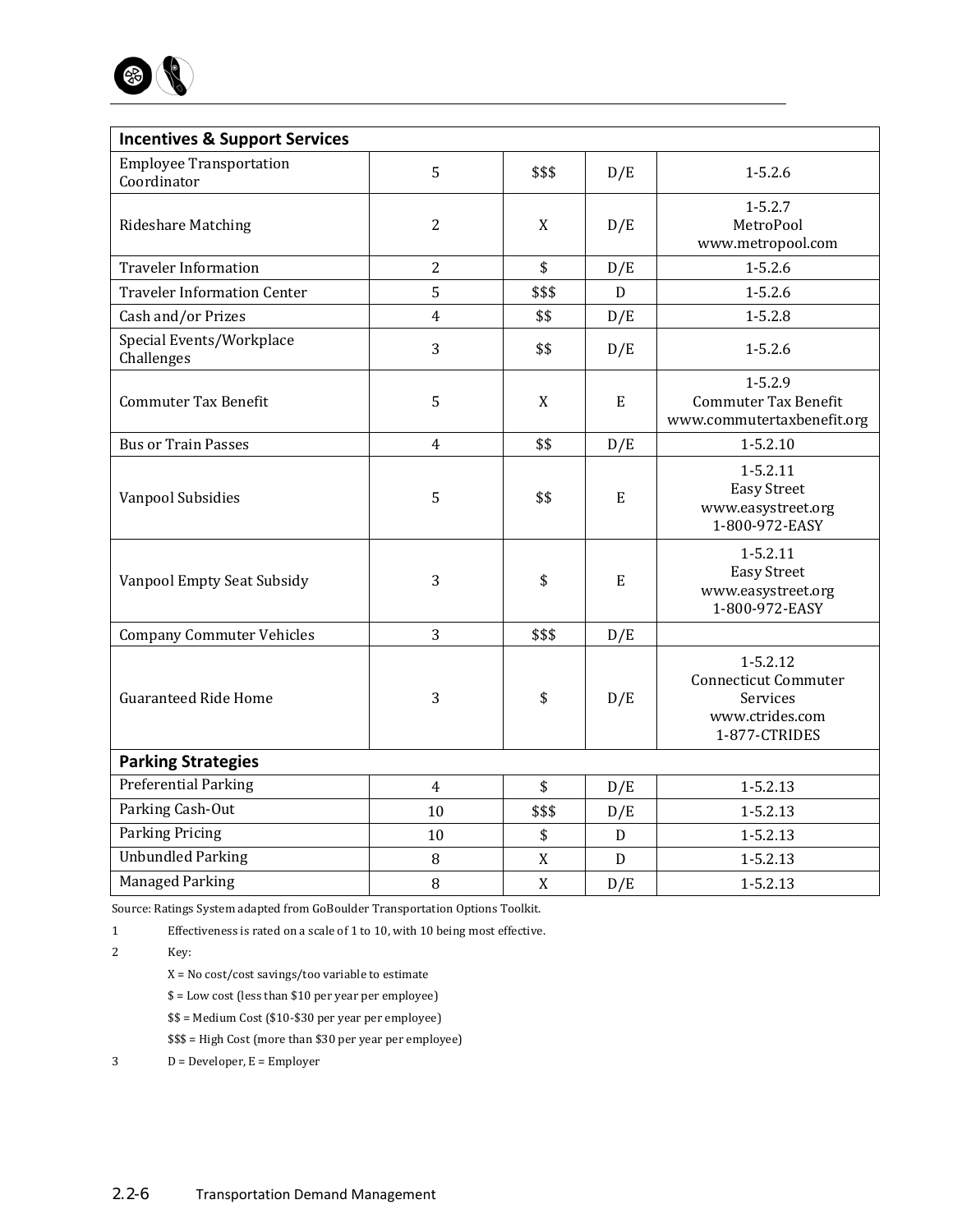#### **2.2.2 Funding Sources**

Once a trip reduction goal has been set, funding for a TDM plan or program must be established. A sample TDM program budget worksheet is provided in the Section 2 Appendix to provide a starting point for developers, institutions and businesses in thinking about developing a plan. Smaller businesses may find funding for a commuter program through creative means, such as funding commuter awards and prizes using money from redeeming recyclables.

In some cases, particularly with large mixed-use development projects, significant grant funding may be available through the Congestion Mitigation and Air Quality Improvement (CMAQ) program as well as the CDC Community Transformation Grants (CTGs) for projects which promote health and active living. Grants are available through the Partnership for Sustainable Communities between the U.S. Department of Housing and Urban Development (HUD), the U.S. Department of Transportation (DOT) and the U.S. Environmental Protection Agency (EPA). The Federal Transit Administration also offers grants for transit-related projects.

### **2.2.3 Education and Marketing**

Once TDM goals have been set and a budget has been made for implementing a TDM plan, an education and marketing campaign should be established. Travel Demand Management is about influencing individual behaviors. Employees must first have repeat exposure to information about their travel options and benefits in order to consider taking an alternative mode or modifying their schedule. The next step is often a trial use to determine if the alternative mode or schedule will fit with the employee's lifestyle. If the employee has a positive experience, they will likely continue the alternative commuting behavior.

Education and internal marketing to employees can improve the TDM program's chances of success. Providing information on transportation and parking as part of new employee orientation and conducting lunch and learn presentations on commuting are low-cost ways to increase awareness of the various travel options that are available. Another simple education method is setting up a table display at company or on-site events. Larger developments may find it worthwhile to provide a traveler information center which provides maps and commuter information.

Special events can create momentum for a new TDM program or renew interest in an ongoing program. The Way to Go! Commuter Challenge is a week-long campaign to promote alternative commuting where businesses or employees compete for recognition and prizes. A Way to Go! Commuter Challenge or Bike to Work Week can convince individuals to try an alternative mode, which is often the first step in creating behavior change.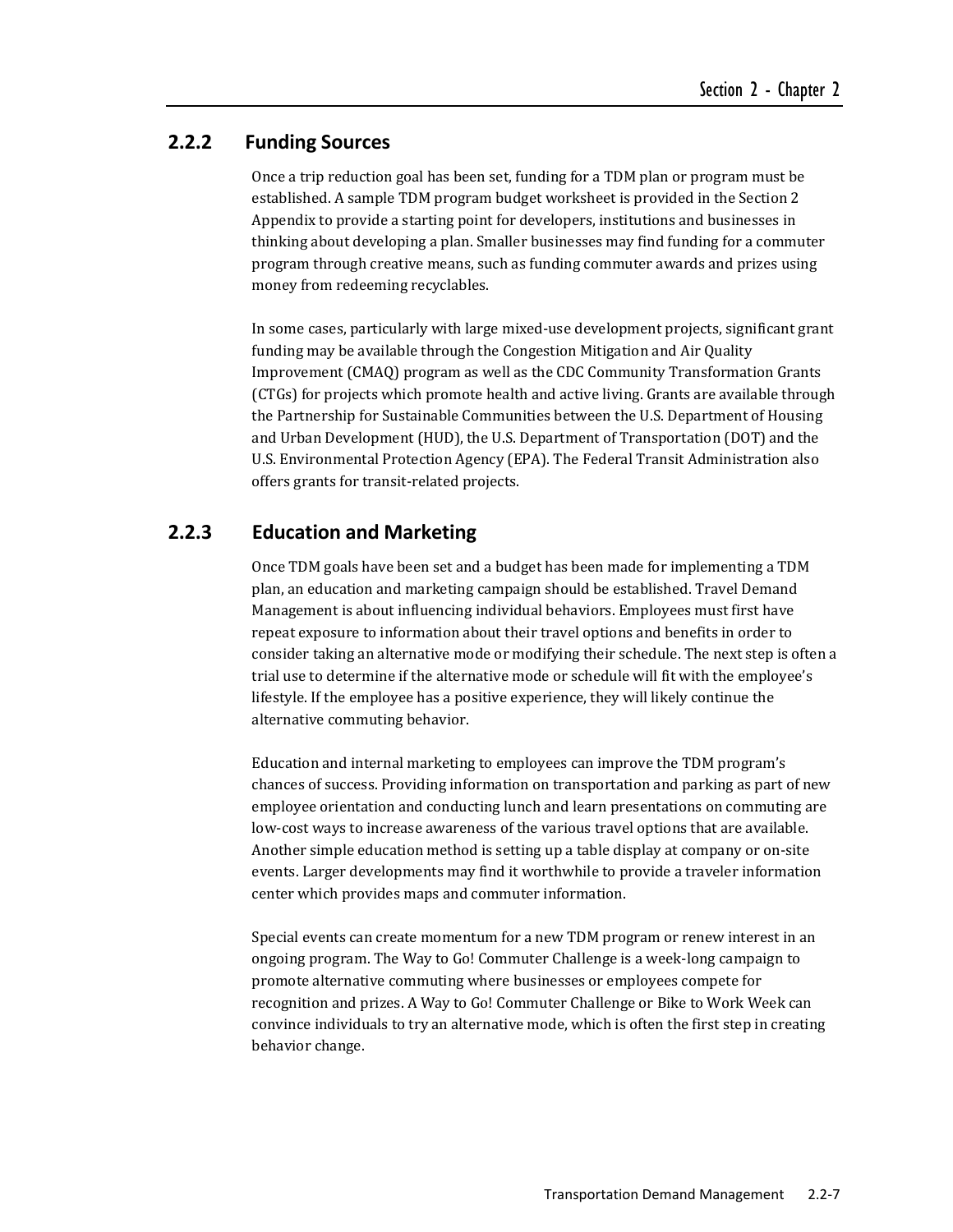

External marketing of the TDM efforts of a business, such as applying for national recognition of those efforts, is an effective way of showing potential employees and the community that the business is socially responsible and commuter-friendly. One recognition program is Best Workplaces for Commuters, which provides national recognition to employers who provide outstanding commuter benefits. Workplaces that meet the national standards for excellence in commuter benefits receive tools, training and support for implementing commuter benefits. Another recognition program is the Bicycle Friendly Business designation from the League of American Bicyclists. Businesses who meet the requirements for this free designation receive recognition and technical assistance for making their workplace even more bicycle friendly.

### **2.2.4 Goals and Tracking**

One of the first steps in creating a successful TDM plan is setting meaningful and obtainable goals. Goals can be specific, such as reducing the overall number of trips by 15% or they can be more qualitative, such as reducing the organization's carbon footprint or improving employee health. Setting specific, quantitative goals requires an understanding of the potential effectiveness of the various TDM tools and strategies. Exhibit 2-3 presents a list of TDM strategies and the trip reduction that can generally be expected, based on empirical evidence from existing TDM programs as compiled by the Connecticut Department of Transportation.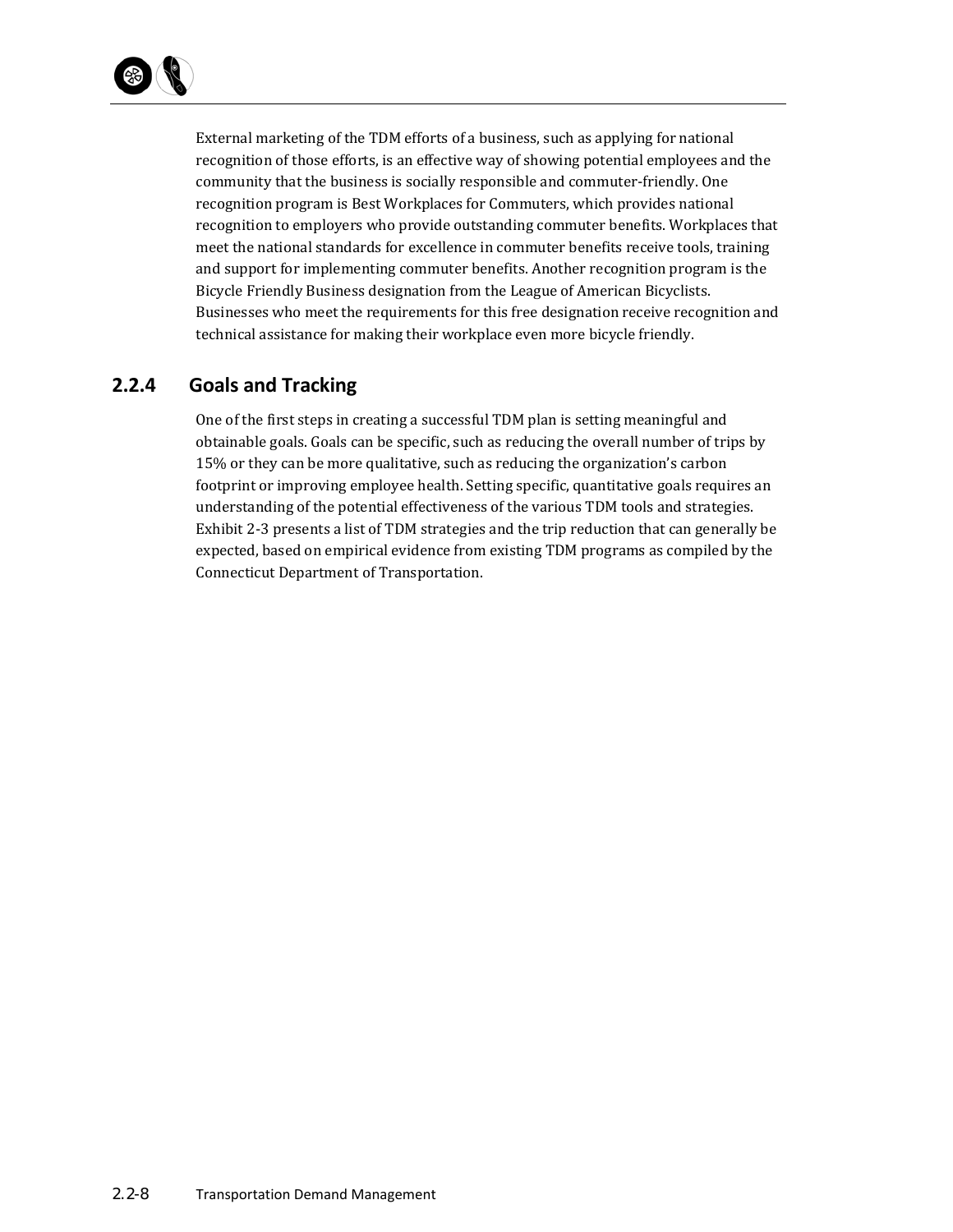| <b>Automobile Trip Reduction</b> |  |  |  |
|----------------------------------|--|--|--|
| $3 - 7%$                         |  |  |  |
| $6 - 15%$                        |  |  |  |
| 10-13% at work site              |  |  |  |
| 7-10% at work site               |  |  |  |
| 1-4% area-wide                   |  |  |  |
| 1-2% area-wide                   |  |  |  |
| 1-3% area-wide                   |  |  |  |
| 1-3% along with other measures   |  |  |  |
|                                  |  |  |  |

**Exhibit 2‐3 Automobile Trip Reduction Potential**

Source: From CDOT TDM Toolkit

The next step in tracking is gathering baseline data. This may be accomplished through an initial inventory along with a survey or baseline traffic counts.

# **2.3 Future Steps**

DPW staff should seek out interested business leaders to create a Transportation Management Initiative (TMI): a collaborative, business-led and City-supported effort to address traffic congestion and ease parking demand by reducing the number of vehicle trips into the City of Norwalk. This effort should be focused in South Norwalk, Uptown, Norwalk Hospital, and the area surrounding the Route 7/15 interchange where existing transit infrastructure and density are likely to support the effort.

As first steps in identifying interested parties, DPW staff or representatives familiar with TDM strategies and implementation may initiate a direct mail or email campaign, along with a "lunch and learn" presentation to the Norwalk Chamber of Commerce. These communications should focus on the many benefits TDM has for business and the information and resources the City can provide. The City may coordinate and team with MetroPool, Norwalk Transit and Metro-North Railroad to present information on transportation options and transit connections.

The City may then host several meetings with interested business leaders to discuss creation of a TMI or TDM plans for their individual companies. Once a TMI is successfully established, the reins may then be handed to the business leaders to make transportation decisions which will have the greatest benefit to them collectively, and the City will play a supporting role.

The DPW should also work with the City Planning office to include a requirement for new developments and businesses to create a TDM plan as a condition for site plan approval. This requirement will focus on setting goals and determining which TDM tools